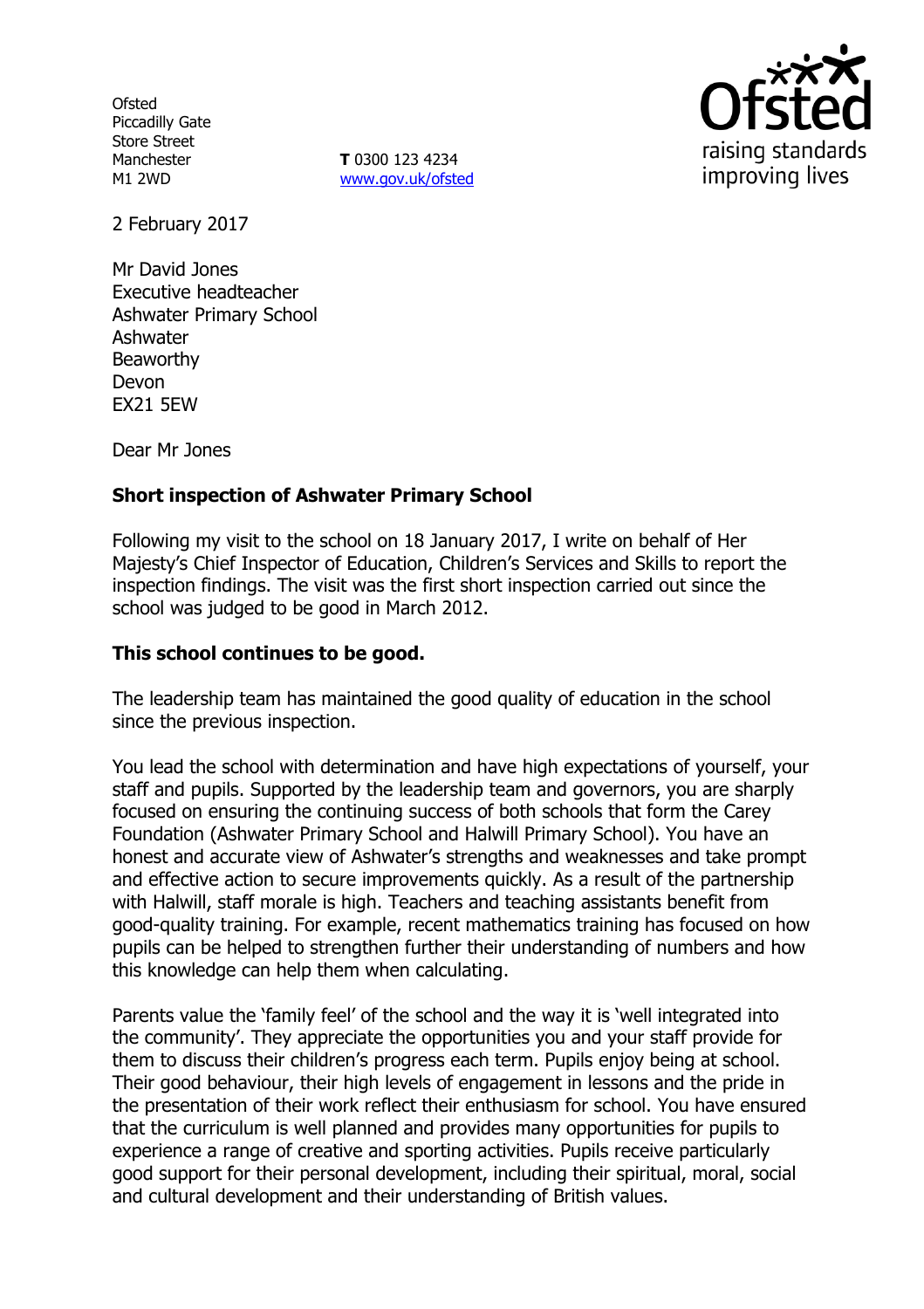

Since the previous inspection you have ensured that pupils' progress and attainment in reading have remained strong. Writing tasks are integrated into the work that pupils complete in other subjects and take account of their abilities and interests. As they learn to plan, edit and improve their written work, pupils develop the confidence and stamina to write at length. However, pupils' spelling lacks the accuracy to achieve the highest standards.

Pupils have a good grasp of numbers and complete calculations accurately. They show less confidence when deciding how to tackle a mathematical problem. In particular, they lack confidence in choosing the most efficient way to solve problems.

# **Safeguarding is effective.**

Your vigilance makes sure that there is a strong culture of safeguarding in the school. Staff understand the role that they play in protecting pupils against all possible risks, and are clear about the benefits of sharing any concerns about a pupil with the designated lead at an early stage. As the designated safeguarding lead, you have a comprehensive knowledge of the vulnerable pupils in the school. You and your staff work effectively with external agencies to ensure that pupils and their families are well supported.

Procedures and policies for safeguarding are fit for purpose and kept up to date. The appropriate checks are made to ensure that staff, and other adults who are involved in the school, are suitable to work with pupils. Safeguarding records are detailed and accurate. Staff receive regular update training so that they are able to identify possible safeguarding issues quickly. Governors understand their safeguarding responsibilities and complete regular checks to make sure that the school is a safe place to be for pupils, and all other members of the school community. Governors have undertaken training on the prevention of extremism and radicalisation in schools and take account of this in their safeguarding practice.

The pupils I spoke to during the inspection all said that they felt safe at school and well supported personally and academically. As one pupil said, 'I get lots of help and I know I can learn here.' Pupils describe the school as 'a family', and although they may 'fall out' from time to time issues are 'sorted out quickly'. Pupils are confident that if they have a worry or concern they can speak to an adult and that they will help them to resolve it. Pupils understand the importance of e-safety and have a good understanding of how they can reduce personal risk. Pupils are confident they will be safe when they transfer to secondary school because extra visits are organised to help them get used to a much bigger school.

### **Inspection findings**

In agreement with you, I checked how well the curriculum is planned to meet the needs of pupils of differing ages and abilities, particularly how well the pupil premium is used to help disadvantaged pupils achieve well. I considered the quality of the teaching of writing and mathematics to see if it is helping to raise standards.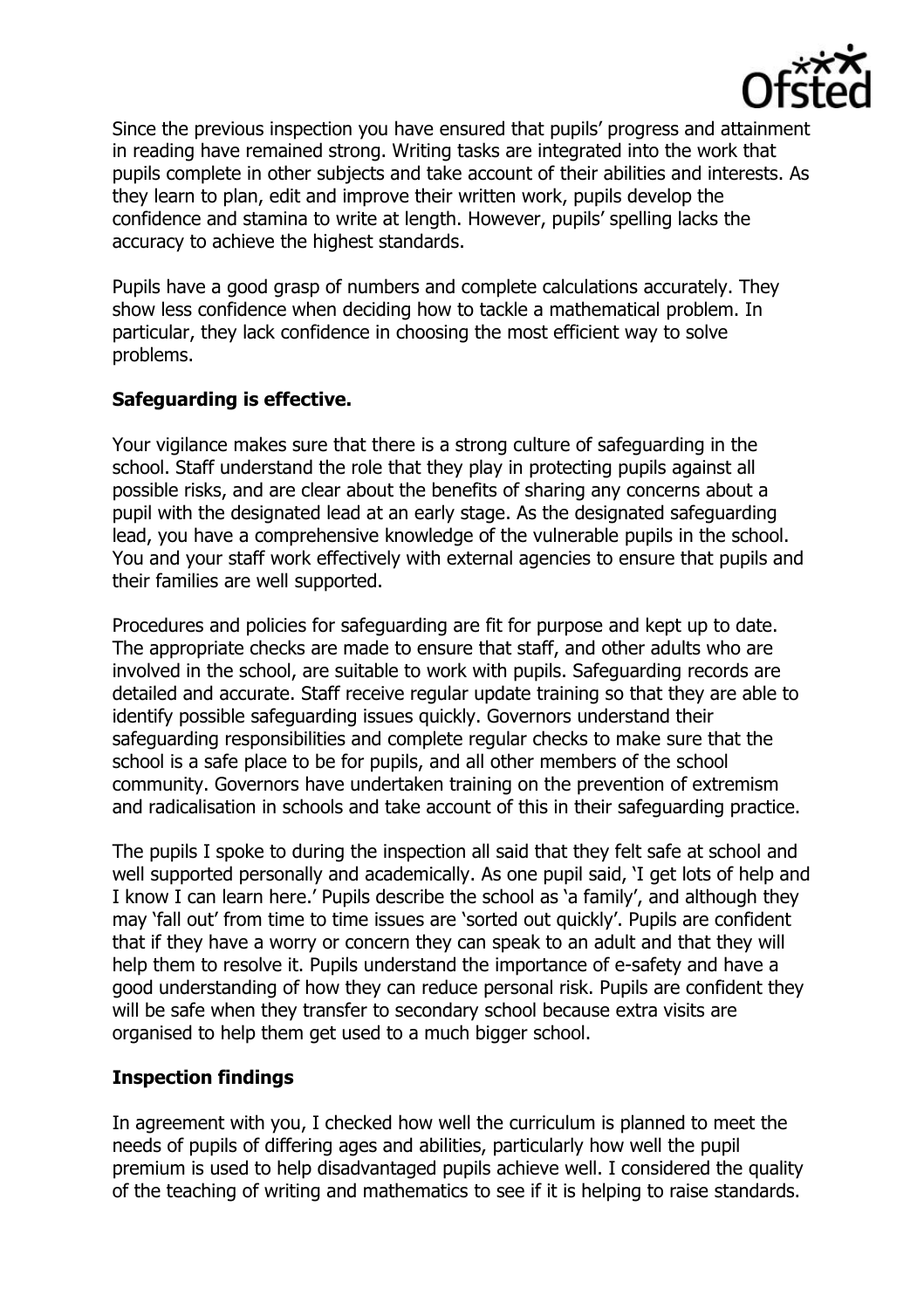

I was concerned by pupils' poor attendance in the past, so I checked if actions taken to improve it have been successful.

- $\blacksquare$  The curriculum is motivating and engaging. It meets the needs of pupils in each of the two classes well. Overarching themes provide the structure for teachers' planning. Activities, while accessible to all pupils, also provide challenge for older pupils and the most able pupils. You work hard to provide a wide range of enrichment experiences for pupils, some within school time and some after school. Good use is made of specialist teachers, such as those who teach French and sport. The most able pupils are supported to access additional experiences outside school, such as those provided for pupils with artistic talent.
- You make sure that elements of the curriculum focus strongly on pupils' personal development, including their ability to manage personal risk. Pupils are confident when sharing their views and ideas. They work collaboratively and cooperatively together. Respect and tolerance between pupils, as well as between adults and pupils, feature strongly during lessons and playtimes. This supportive ethos helps pupils of all ages and abilities to achieve well both academically and personally.
- You and your leadership team have revised the procedures for checking on the progress pupils are making to ensure that teachers are working towards the expectations of the new national curriculum. Teachers use this assessment information to modify activities and provide additional support or challenge for pupils. This helps pupils to make good progress. Additional funding received by the school to support disadvantaged pupils is used well so that they achieve as well as other pupils. The support provided varies depending on what help pupils need at any given point. This approach helps pupils to overcome any difficulties quickly and move on successfully with their learning.
- **Pupils write confidently for different purposes. They make good progress from** their starting points in the early years and continue to do so as they move through the year groups. Most pupils reach at least the expected standard for their year group. They develop a clear and legible handwriting style and a good understanding of grammar and the use of punctuation. The accuracy of pupils' spelling in tests is often good. However, pupils do not always maintain this accuracy when spelling in their written work, particularly when writing in other subjects. In September 2016, the leadership team introduced a coherent spelling programme across all years. Teachers are making sure that pupils will have the opportunity to practise their spellings when writing in other subjects. As a result, the expectation has been raised that pupils will spell words correctly in other lessons. Although these actions are recent, some improvement has already been noted.
- $\blacksquare$  Pupils make good progress in mathematics from their starting points in the early years through to Year 6. The answers they give in their mathematics work have been analysed carefully. This analysis has identified that although pupils calculate accurately they often find choosing the best approach, and type of calculation needed to solve problems, difficult. Recently a specialist mathematics teacher from the other school in the federation has trained teachers and teaching assistants in how to deepen pupils' understanding of numbers and how they relate to one another. Teachers have improved their planning of learning as a result. However, it is too early to judge the impact on pupils' confidence and